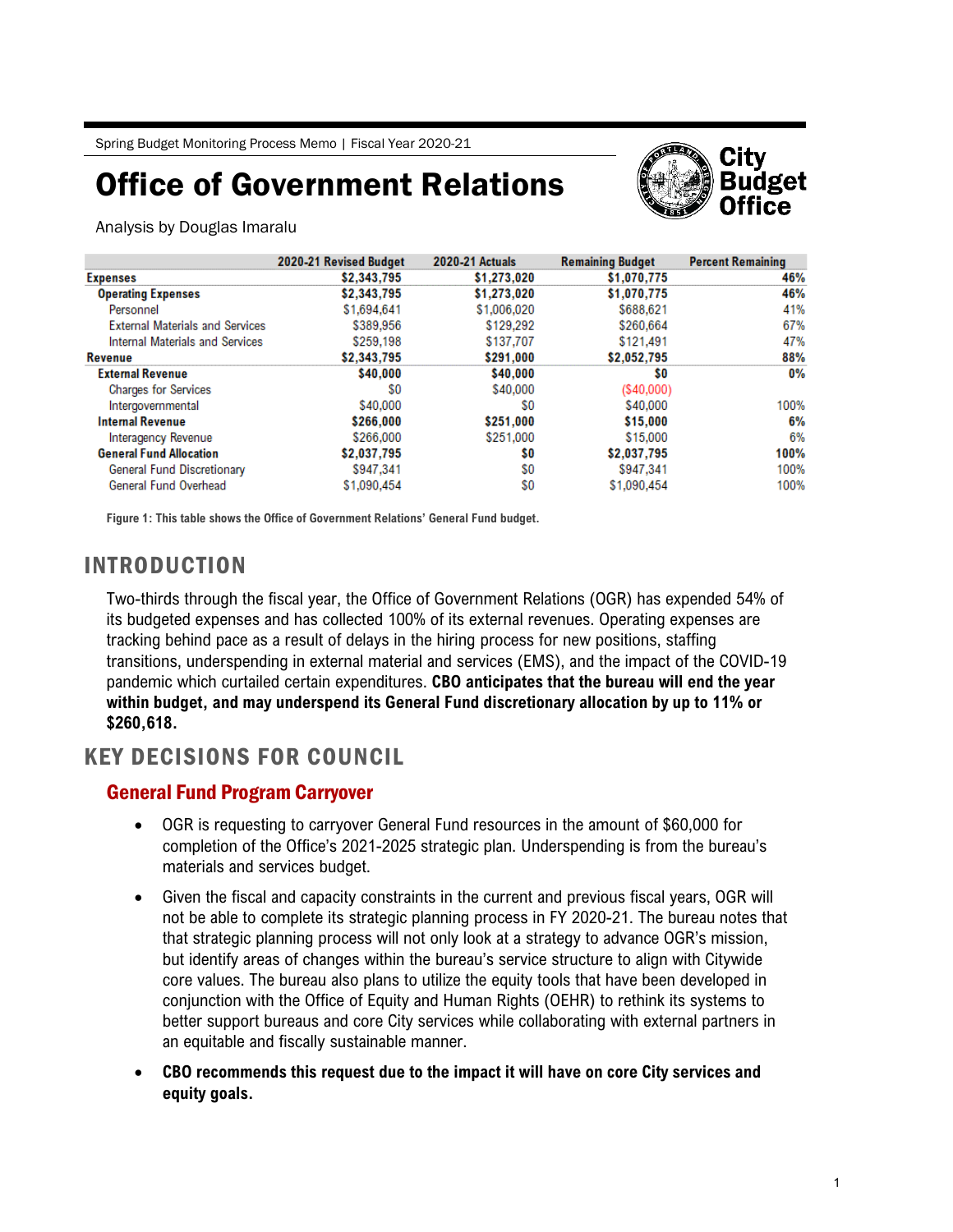### Technical Adjustments

- OGR is requesting a technical adjustment to reallocate resources within materials and services to personnel services in the amount of \$60,000 for anticipated expenditures for inprocess recruitments for the Tribal Relations Program, the completion of the reclassification for the Tribal Relations Director, and completion of other positions within OGR that resulted in changes in pay.
- This technical adjustment will provide support to continue growing the Tribal Relations Program and provide adequate resources for two of the Tribal Relations' virtual events scheduled to be hosted by the bureau before the end of FY 2020-2021. In addition, the adjustment addresses the reclassification of positions within OGR and the respective pay equity adjustments.
- **CBO recommends this request.**

### CURRENT YEAR BUDGET MONITORING

#### Summary of Current Year Trends and Year-end Projections

OGR is expected to end the year within FY 2020-21 appropriations (11% less current year allocation). The bureau is seeing some savings due to delays in the development of the new Tribal Relations Program positions and staffing transitions. However, results from the Bureau of Human Resources' (BHR) recently completed reclassification and pay equity assessments for OGR may have cost implications on the bureau's personnel budget for FY 2020-21 and FY 2021-22.

#### Curtailed Expenditures, Reclassifications, and Pay Equity Impact

OGR's underspending in its external marterials and services budget is partially attributed to the COVID-19 pandemic, which curtailed certain expenditures such as out-of-town travel (especially for its state, regional, and federal relations staff), office supplies, and in-person training and professional development. However, the bureau expects these expenditures to gradually pick up as economic activities resume. Although the bureau has recorded significant savings in EMS resources as a result of the COVID-19 pandemic disruptions and staffing transitions, it has requested to use some of the resources to complete its five-year strategic plan, while continuing plans to host two Tribal Relations virtual events before the end of FY 2020-21. In addition, BHR recently completed its reclassification and pay equity assessment for a number of positions at the bureau. The exercise resulted in a 31.33% pay increase to the base salary of OGR's Tribal Relations Director position. It also resulted in a pro-rated back-pay for the employee effective 12/7/2020. This will impact both the bureau's personnel budget for the remainder of FY 2020-21 and FY 2021-22 Requested Budget. [1](#page-1-0)

#### Stable Alternative Revenue Option

Prosper Portland's intergovernmental agreement (IA) with OGR remains a stable means of external revenue, barring any impact owing to COVID-19.

<span id="page-1-0"></span> $1$  BHR's Class Compensation has completed the reclassification of positions at the bureau from Council classifications to a new classification series specific to Government Relations. Upon completion, a pay equity study was completed for the Government Relations Specialist series, resulting in a pay increase for the Tribal Relations Director and other positions that will impact the bureau's FY 2020-21 budget and its FY 2021-2022 requested budget.